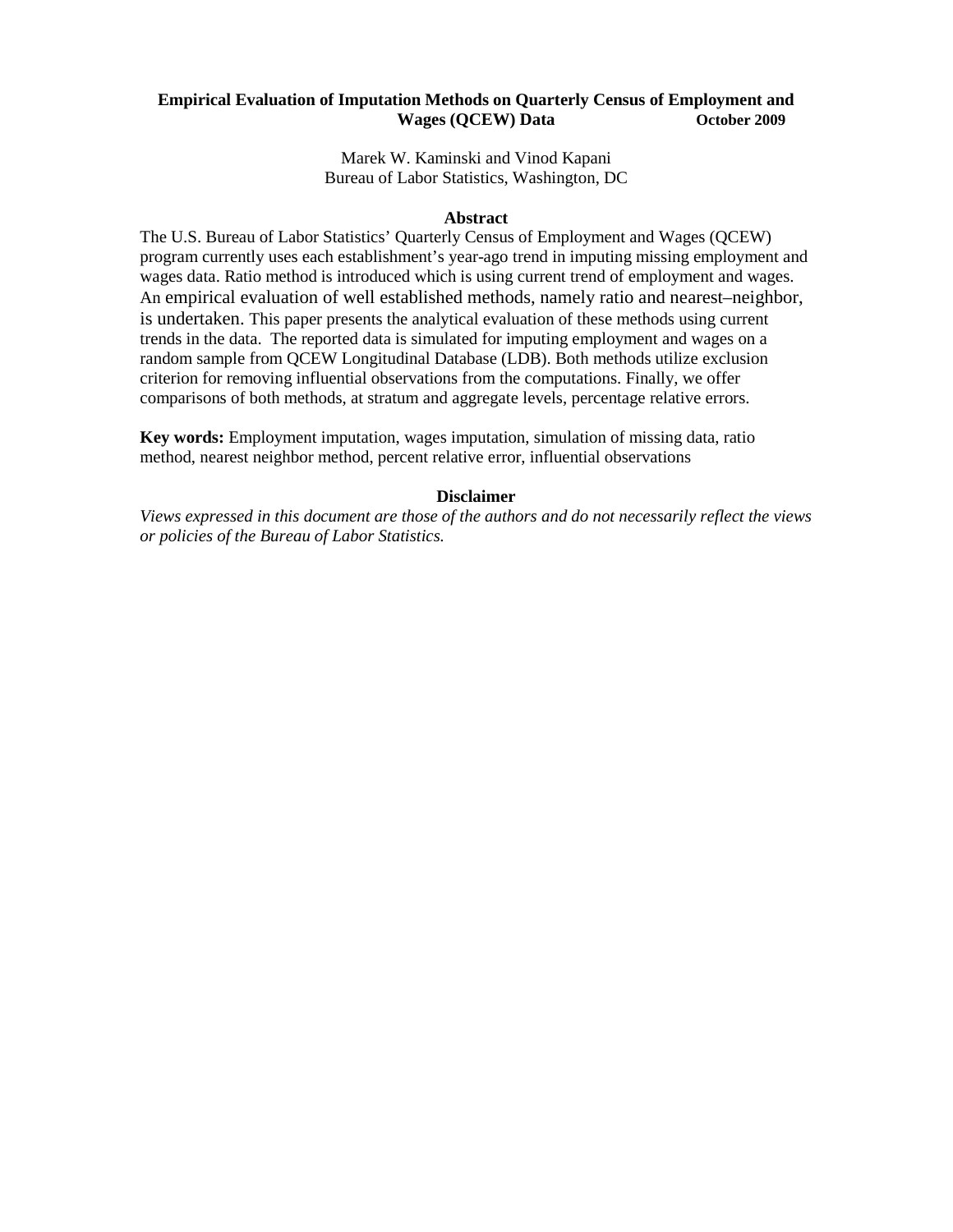# **1. Introduction**

**1.1 Data:** Quarterly Census of Employment and Wages (QCEW) earlier known as ES 202 program is a quarterly census of all U.S. establishments that are subject to unemployment insurance taxes. The census is conducted by each state and the data is then sent to the central BLS office in Washington DC. Each quarter establishments report total employment for each month of the quarter and quarterly total wages. Each establishment is represented as one record. A part of a typical record in QCEW as stored in the Longitudinal Database might look as follows:

| Idb num   yr gtr |       | state fips   naics |        |    | $m1$ empl   m2 empl   m3 empl   tot wage |     |         |
|------------------|-------|--------------------|--------|----|------------------------------------------|-----|---------|
|                  | 20014 | 06 I               | 311421 | 98 | 105                                      | 101 | 1045612 |

Fig. 1 Example of a record in QCEW (we only show fields that are referenced in this article)

where lbd num is unique number assigned to every establishment, yr qtr is year and quarter of the record (in this example it is the fourth quarter of year 2001), state\_fips is a two digit number of state where establishment is located, naics is a North American Industry Classification System, it is a 6 digit number which identifies type of industry to which establishment belongs to (in this example, 311421 stands for Flavoring Syrup and Concentrate Manufacturing), m1 empl, m2 empl, and m3 empl are employment for the first, second and third month of the quarter and tot wage are total wages paid to employees during the whole quarter.

Quarterly total wages are used to determine unemployment taxes. QCEW longitudinal data base contains records of approximately 8.5 million of establishments per quarter, with approximately 130 million of employment in a month of the quarter. QCEW data is used as a sampling frame for BLS conducted surveys including Current Employment Statistics (CES), and Job Opening and Labor Turnover Survey (JOLTS). These surveys produce principal federal economic indicators. QCEW is also used for "benchmarking" estimates obtained from these programs (benchmarking is an adjustment of estimates from a program to match QCEW counts). Business Employment Dynamics (BED) produces statistics on labor market based on QCEW data. QCEW employment and wages data are published each quarter for nation, states, metropolitan areas, and counties. A number of private and public sector activities are based on QCEW data. It is also used as a major component of national and state personal income statistics and gross domestic product (GDP). Thus everything that exists in QCEW data, and is performed on QCEW data, indirectly affects other important programs. Imputed employment and wages are a part of QCEW data. Every quarter BLS performs imputation of data for about 300,000 establishments, imputing about 3,300,000 of employment, and about 27 billions of dollars of wages. Therefore, research on imputation methods in QCEW has great importance.

**1.2 Present method of imputation:** Currently, QCEW is using year ago trend of the individual establishment for estimation of missing employment and wages. For example if an establishment fail to report employment in June 2009, and wages for the second quarter of 2009, while one year ago nonzero data of employment and wages is available, then the following formulas could be used for estimation of employment and wages. The employment is reported for July and August. The present example is a large simplification of the actual process:

$$
(1) \qquad \widehat{empl}_{June\_2009} = \frac{empl_{June\_2008}}{empl_{May\_2008}} \times empl_{May\_2009}
$$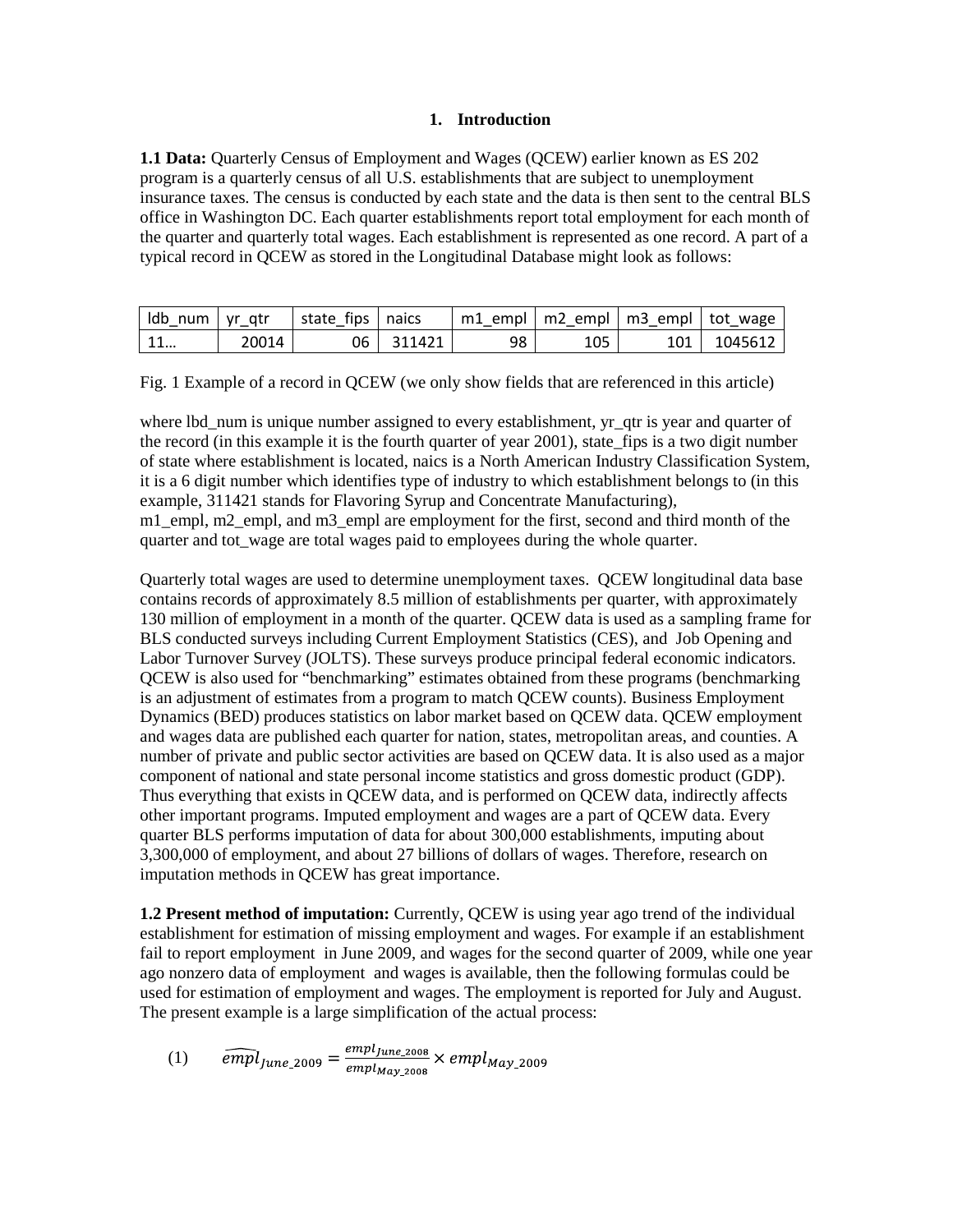$\widehat{wagges_{2nd\_quarter\_2009}} = \frac{wages_{2nd\_quarter\_2008}}{wages_{1st\_quarter\_2008}} \times wages_{1st\_quarter\_2009}$ (2)

Using exactly one year ago trend has some disadvantages. It is incompatible to other BLS programs, which use *current trend* data for estimations. It also does not reflect current economic changes.

**1.3 Proposed methods of imputations:** In this article the two methods are discussed namely ratio method, and nearest neighbor method use a current trend data. The *current trend* is understood as a change within data from no further than the past quarter, to the present time. *Current trend* is determined by ratio method and nearest neighbor method in different ways.

In ratio method, we find *current trend* of an entire **cell/stratum**. For employment, it is done by computing a ratio of total employment of all establishments in a cell from one month to the next month. For wages, it is done by computing a ratio of total wages of all establishments in a cell from a previous quarter to a current quarter. Such computed ratios measure *current trend* on a cell level.

In nearest neighbor method within a cell of establishments which requires imputation we find one establishment which we consider to be the nearest in the previous quarter. We call this nearest establishment *nearest neighbor*. Then compute the *nearest neighbor* employment ratios from month to month, and wages ratio from quarter to quarter. These ratios measure *current trend* of the *nearest neighbor*.

 Both ratio method and nearest neighbor method use only the establishment's last reported values of employment and wages, together with estimated *current trend*, to estimate missing employment and wages.

# **2. Outline of Methodology**

**2.1 Basic definitions**: In our studies, we use two consecutive quarters of data. The first quarter of data we call *previous quarter* and the second quarter of data we call *current quarter*. That gives us for each establishment 6 months of employment data and 2 quarters of total wages data. Establishments are divided into cells. Cells are sets of units that are homogeneous with respect to state, type of industry, and size of establishment during the third month of the previous quarter.

**2.2 Sample selection for simulation:** For a given two consecutive quarters a random sample is drawn for imputations. In a cell we count a number of establishments which did not report data during a current quarter. Then from the same cell we select a simple random sample of the same number of establishments which reported both employment and wages for both quarters. Thus, the selected sample in its distribution resembles the distribution of units which did not report in a current quarter.

**2.3 Simulation of missing data, imputation, and evaluation of results:** From a selected sample, we remove reported employment and wages in the current quarter and store this data for a future use. We treat this sample as if it were units that require imputation in the current quarter for employment and wages data. We perform imputations by ratio and nearest neighbor methods. Imputed values are compared to the stored actual values. If imputed values are far from actual values then we have large error, if imputed values are close to actual values then we have small error. In order to measure error, we compute percent relative errors between imputed and actual values on states level, national level by size class, and aggregate national level. Formulae are defined and demonstrated with examples in later sections.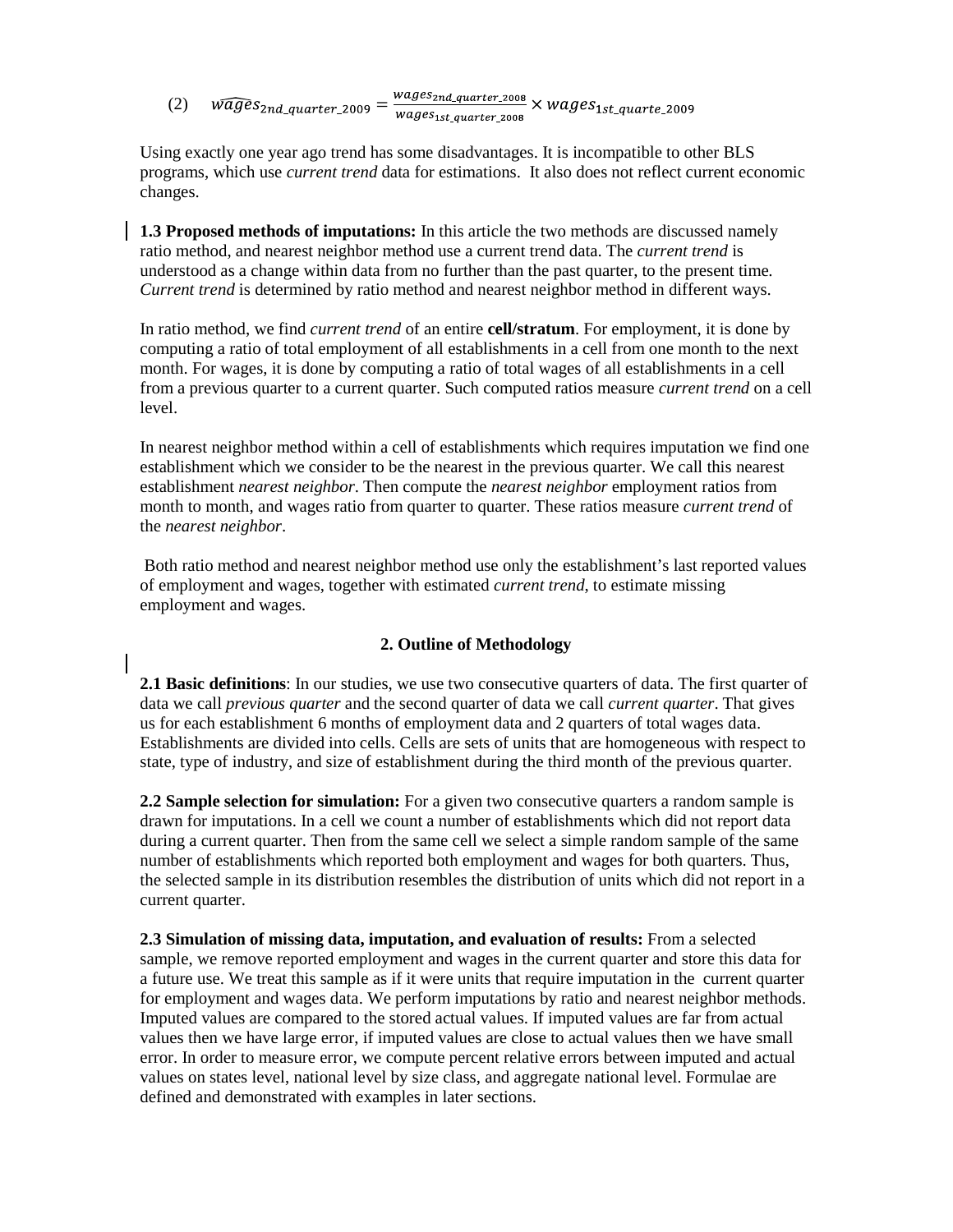For every two consecutive quarters from Jan. 2000 to June 2007 we perform imputations on a sample from *previous quarter* to *current quarter*, i.e. the last reported value of an establishment in the previous quarter together with observed trend is used for estimations of employment and wages in the current quarter. Imputations are performed for 90 months of employment and 30 quarters of wages.

## **3. Definition of Nearest Neighbor and Ratio Methods**

The successful application of nearest neighbor and ratio methods solely depends on definition of cell structures and the exclusion of influential observations from computation for both methods. Cells should be as large as possible, to be as homogeneous as possible, and at the same time the cell structure have to be simple to make each method's application easy. These three constraints and the balance between them is the major challenge of this research.

**3.1 Cells Definition:** Cells are defined by state, 1 or two first digits of North American Industry Classification System (NAICS), size class and private ownership. The definition of size classes is based on the third month employment of the previous quarter. We define 7 size classes as follows: class0: employment 0, class1: employment 1 - 4, class2: employment 5 - 9, class3: employment 10 - 19, class4: employment 20 - 49, class5: employment 50 - 99, class6: employment  $100 +$ . The class 0 is excluded from this paper as this group is imputed differently.

**3.2 Influential observations:** Influential observations take on extreme values; their inclusion or exclusion greatly influences the estimates. These observations generally occur in most surveys and censuses with low frequency. It is important to note that influential observations can be data representing real events that actually occurred or an error due to one of many reasons like response error and data entry error. Thus, one would expect influential observations to occur with low frequency on QCEW with over eight million records on a quarterly basis.

Both nearest neighbor and ratio method use cells for defining homogeneous sets of units. Both methods perform poorly if influential observations are part of cells. Removing a small percentage of influential observations from cells assures greater homogeneity without shrinking cell.

**3.3 Definition of influential observations:** Influential observations are a subset of the reported positive units. In order to determine establishments deemed as influential observations, we need to compute month-to-month ratios of employment as well as the ratio of wages between quarters for each reported establishment. The month-to--month employment ratio for an establishment is the ratio of the current month employment to the previous month employment. The quarter-toquarter wage ratio is the ratio of current quarter wages to the previous quarter wages. By formulas:

(1) 
$$
re_t = \frac{empl_t}{empl_{t-1}}
$$
,  $t = 4, 5, 6$ , and  $rw = \frac{cw}{pw}$ 

where: *empl<sub>t</sub>* is reported employment for month  $t$ ,  $re_t$  is ratio of month employment for month  $t$ from month, *t*-1, *cw* is current quarter reported wages, *pw* is previous quarter reported wages, *rw* is ratio of wages. The table below summarizes the cut off ratio values for influential observations.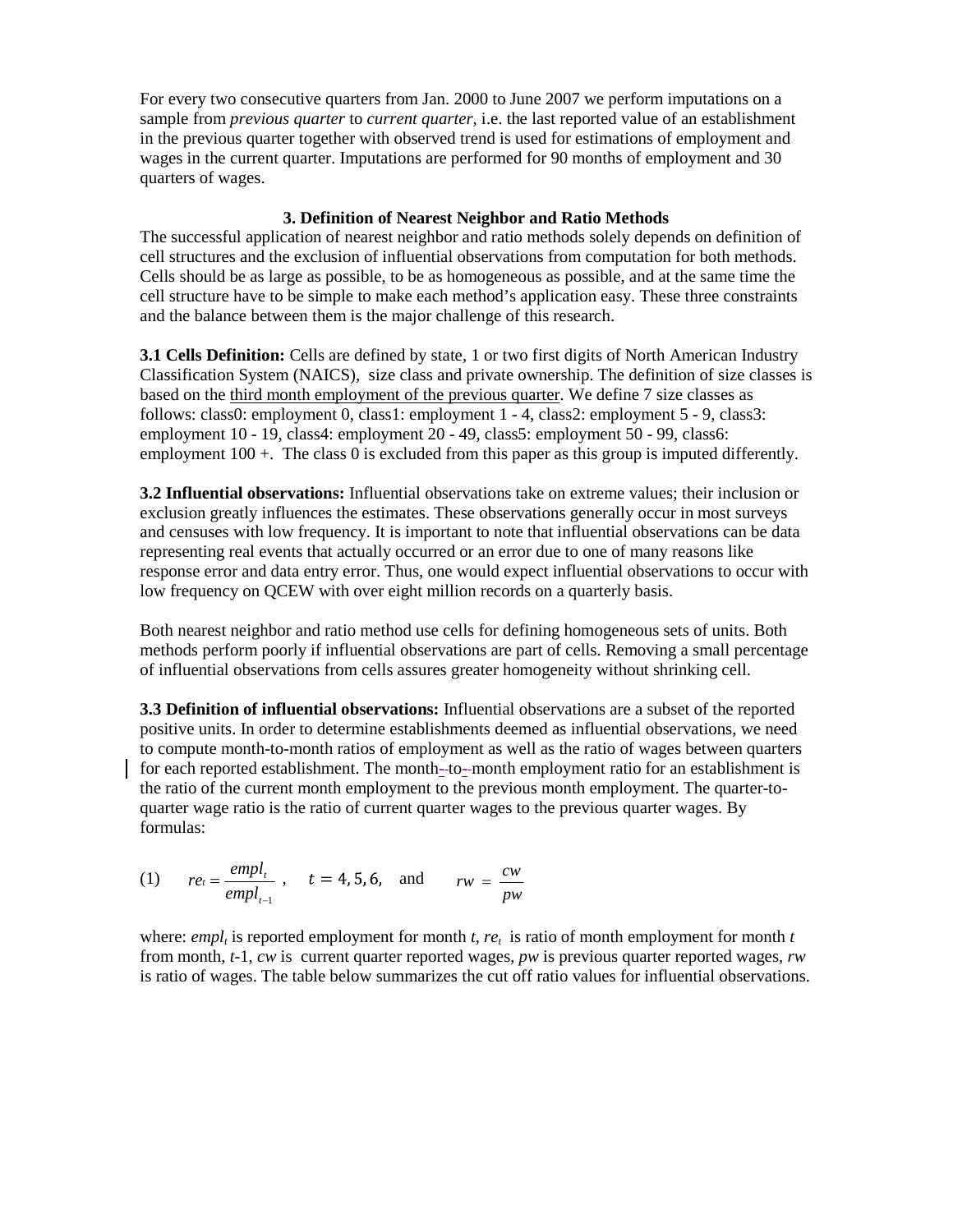| Size Class       | re <sub>4</sub> | re <sub>5</sub> | re <sub>6</sub> | rw |
|------------------|-----------------|-----------------|-----------------|----|
|                  |                 |                 |                 |    |
| 5 - 9<br>(2)     |                 |                 |                 |    |
| $(3)$ 10 - 19    |                 |                 |                 |    |
| $20 - 49$<br>(4) |                 |                 |                 |    |
| $(5)$ 50 - 99    |                 |                 |                 |    |
| $100 +$          |                 |                 |                 |    |

Table 1 Cut off values for influential observations by size classes.

The brief report on the research that led to defining cut off values is presented in section 5 of this paper. Before defining ratio and nearest neighbor methods we introduce terminology and notation which will be useful.

**3.3.1 Terminology and Notation:** In two consecutive quarters of data, previous quarter and current quarter, months are numbered from 1 to 6. By  $t \overline{t}$  we denote  $t^{\text{th}}$  month in the sequence of these two quarters, **c –** the current quarter, **p -** the quarter prior to the current quarter, **h -** cell, **do**  donor, **re -** recipient.

**3.3.2 Positive Units** are establishments with positive employment in the third month of the previous quarter and positive wages in the previous quarter.

**3.3.3 Reported Positive Units (Rep & Pos)** are establishments reporting positive employment (>0) for the third month of the previous quarter and positive wages for the previous quarter.

 **3.4 Ratio Method:** We compute monthly employment and quarterly wages ratios

(2) 
$$
RE_{h(t)} = \frac{\sum_{h(t) \cap (\text{Rep\&Pos-inf\_observ})}employment}{\sum_{h(t-1) \cap (\text{Rep\&Pos-inf\_observ})} \sum_{v \text{ } s \in \text{Rep.}} t = 4, 5, 6
$$

$$
RW = \frac{\sum TotalWages}{\sum TotalWages_{h(\text{previous})} \land (\text{Rep} \& \text{Pos-in} \text{__obser.})}{\sum TotalWages_{h(\text{previous})} \land (\text{Rep} \& \text{Pos-in} \text{__obser.})}}
$$

where  $h(t) \cap (\text{Rep } \& \text{Pos - inf } \text{observ.})$  - set of establishments in cell *h* during the *t*-th month which are reported positive units, and are not influential observations,  $h(\text{previous}) \cap (\text{Rep } \& \text{Pos - inf\_observ.)}$  - set of establishments in cell *h* during the previous quarter which are reported positive units, and are not influential observations,  $h(current)$  ∩ (Rep & Pos - inf\_obser.) - set of establishments from the cell *h* during the current quarter which are reported positive units, and are not influential observations.

We use both type of ratios to estimate employment and wages. Employment in  $t<sup>th</sup>$  month is estimated by the product of the ratio employment and  $t-1$ <sup>th</sup> month employment. Wages in the current quarter are estimated by the product of wages ratio and previous quarter wages, in formulas

$$
(3) \qquad \overrightarrow{empl}_t = empl_{t-1} \cdot RE_{h(t)} \qquad t = 4, 5, 6
$$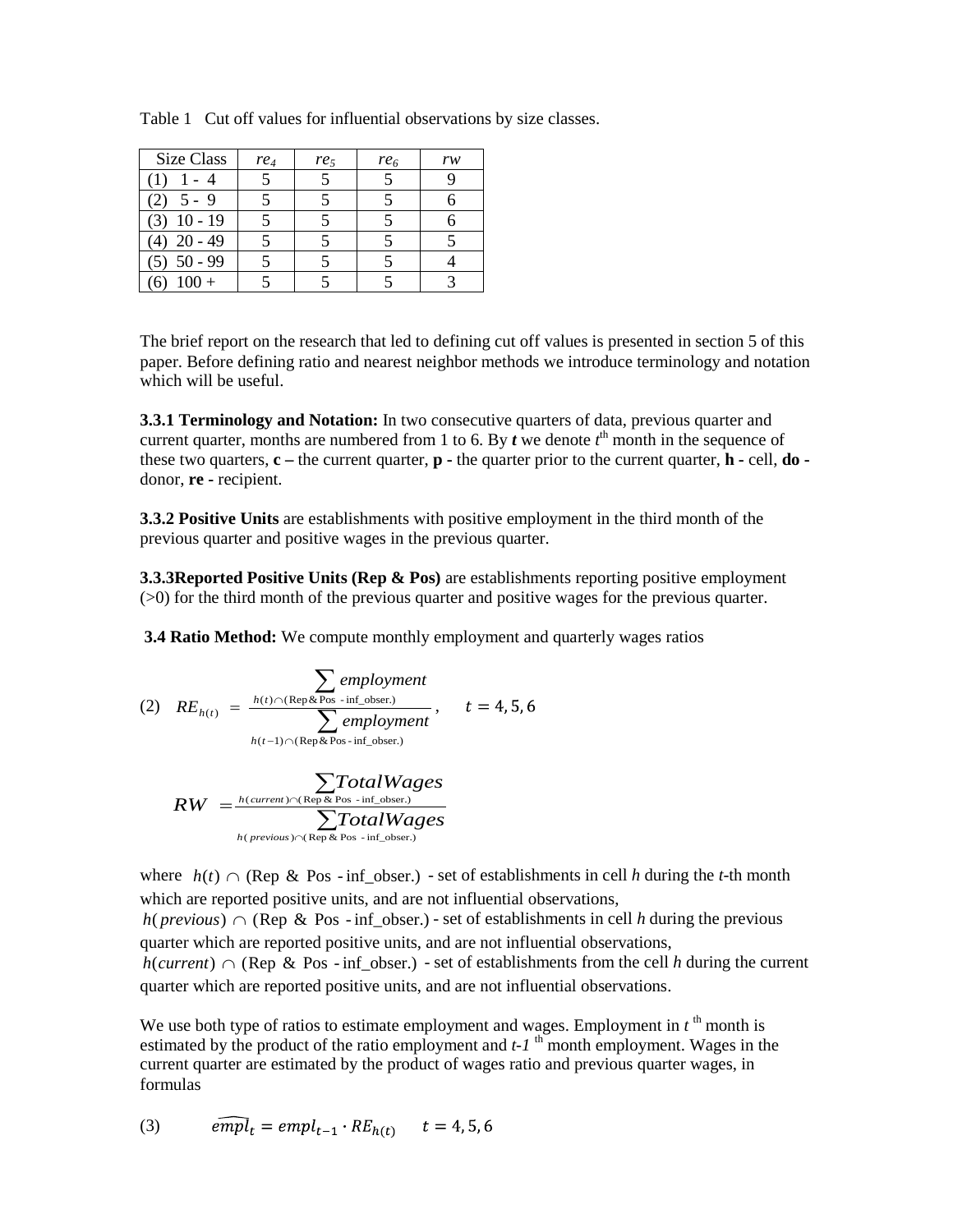$\widehat{wage}_{current} = wage_{previous} \cdot RW$ .

All estimates are rounded to integer values using random rounding. Definition of the method of random rounding is given in section 6 of the paper..

**3.5 Nearest Neighbor Method:** An establishment with data is to be imputed is called *recipient*. An establishment from which data is used to estimate missing data of the *recipient* is called *donor*. In nearest neighbor method for every *recipient* we find one *donor*. The *donor* establishment is found in the following way: The establishments are arranged by the order of cell and random employment assigned to each establishment. Every establishment in the cell is then assigned either a value of 1 or 2 based using MOD-2 for a dummy variable counter plus 1 to every establishment in the dataset. Two nearest establishments are found from a cell of the recipient as possible donors, first donor is just above and other is just after the recipient establishment.. Depending upon the MOD value of the recipient , the donor is selected that matched the recipients MOD value. The donor's month to month employment ratios for the current quarter are computed, and quarter to quarter wages ratio is computed using the following

(4) 
$$
re_t(do) = \frac{empl_t(do)}{empl_{t-1}(do)} \quad t = 4, 5, 6
$$

$$
rw(do) = \frac{wages_{current}(do)}{wages_{previous}(do)}
$$

then employments and wages of the recipient are estimated

(5) 
$$
\widehat{empl}_t(re) = emb_{t-1}(re) \cdot re_t(do) \quad t = 4, 5, 6
$$
  
 $\widehat{wage}_{current}(re) = wage_{previous}(re) \cdot rw(do).$ 

Notice obvious similarity between pairs of formulas (2), (3) and (4), (5). The only difference is that in ratio method we use the whole set of establishments from recipient's cell to compute ratio. In nearest neighbor method only one establishment, the "closest" one is used.

In a case of the last reported value of employment or wages being 0, both methods, ratio and nearest neighbor give estimates equal to 0. This outcome might be undesirable since many establishments with last reported value 0 in the previous quarter might turn into positive employment or wages in the current quarter. For this reason both methods, ratio and nearest neighbor, should be recommended for imputations on positive units only. Units which are not positive units, i.e. having 0 as the last reported value of employment, or 0 as the last reported wages should follow other method of imputation. Imputation methods for such units are not presented in this article.

### **4. Testing Nearest Neighbor and Ratio Methods**

For every two consecutive quarters of data between Jan. 2000 and June 2007, we select a sample of reported units, as described in the outline of methodology, with cells defined by state / 2-digit NAICS / size class. In total we have 30 samples. The selected samples do not contain units with 0 employment in the third month of the previous quarter (since these units were recommended to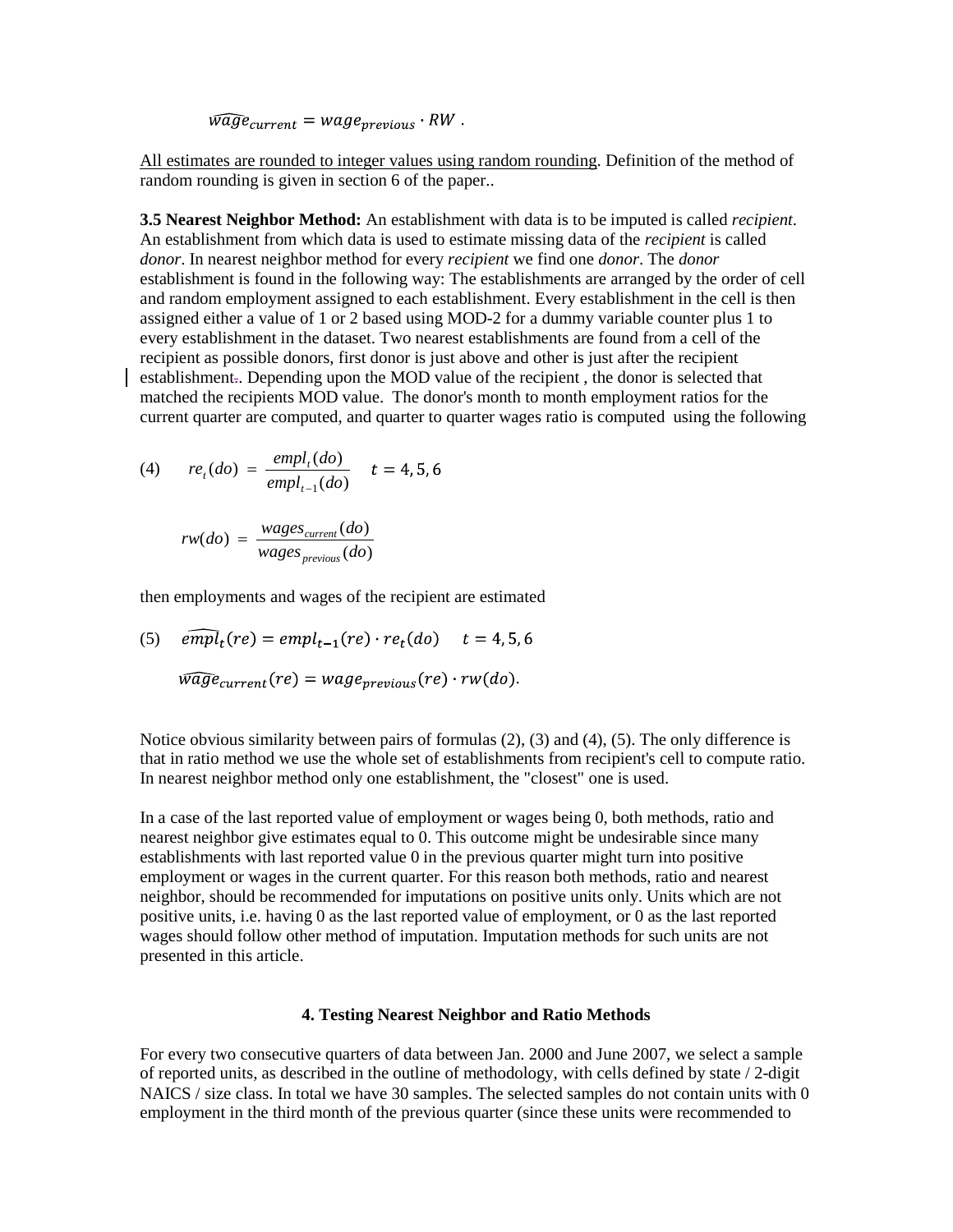follow a different method of imputations). Imputations by nearest neighbor and ratio methods were used for estimating 90 months of employment and 30 quarters of wages.

We performed imputations by nearest neighbor and ratio methods using two types of cells structures:

**n1** structure: cells defined by state, first digit NAICS, and size class

**n2** structure: cells defined by state, first two digits NAICS, and size class

If n1 structure is used then the whole industry is divided by 9 sub-industries. The n2 structure gives 23 sub-industries. Obviously, n1 cells are larger than n2 cells, but n2 cells are more homogenous.

**4.1 Error Measures:** Imputed values of employment and wages are compared to actual values. The difference between imputed and actual is an error. We aggregate errors over states, nationwide by size class, and total nationwide. Express as percent we define relative error as a difference between the sum of imputed and actual values divided by the sum of actual

(6) *Percent Relative Error* = 
$$
100 \times \frac{\sum imputed - \sum actual}{\sum actual}
$$

where summations are performed on a sample over state, nationwide by size class, or nationwide.

**4.2 Results:** Table 2 contains statistic computed from percent relative errors from imputations by nearest neighbor (NN) and ratio method using two different cells structures n1, and n2. Percent relative errors are computed over all nationwide samples.

|         | Employment Per. Rel. Err. |                 | Wages Per. Rel. Err.        |  |  |  |
|---------|---------------------------|-----------------|-----------------------------|--|--|--|
| Average |                           | Median St. Dev. | Average   Median   St. Dev. |  |  |  |
|         |                           |                 |                             |  |  |  |

n2\_NN | -0.23 | -0.25 | 0.33 | 5.73 | 6.53 | 2.78 n1\_ratio -0.11 -0.02 0.55 0.14 -0.02 1.68  $n2$ \_ratio  $-0.19$   $-0.08$   $0.51$   $-0.01$   $0.01$  0.93

Table 2 Percent relative errors Statistics from employment and wages imputations, Jan. 2000 – Jun. 2007.

Here n1\_NN stands for nearest neighbor imputations with cell structure with first digit NAICS, n2\_NN nearest neighbor imputations with first 2-digit NAICS, similarly, n1\_ratio, n2\_ratio.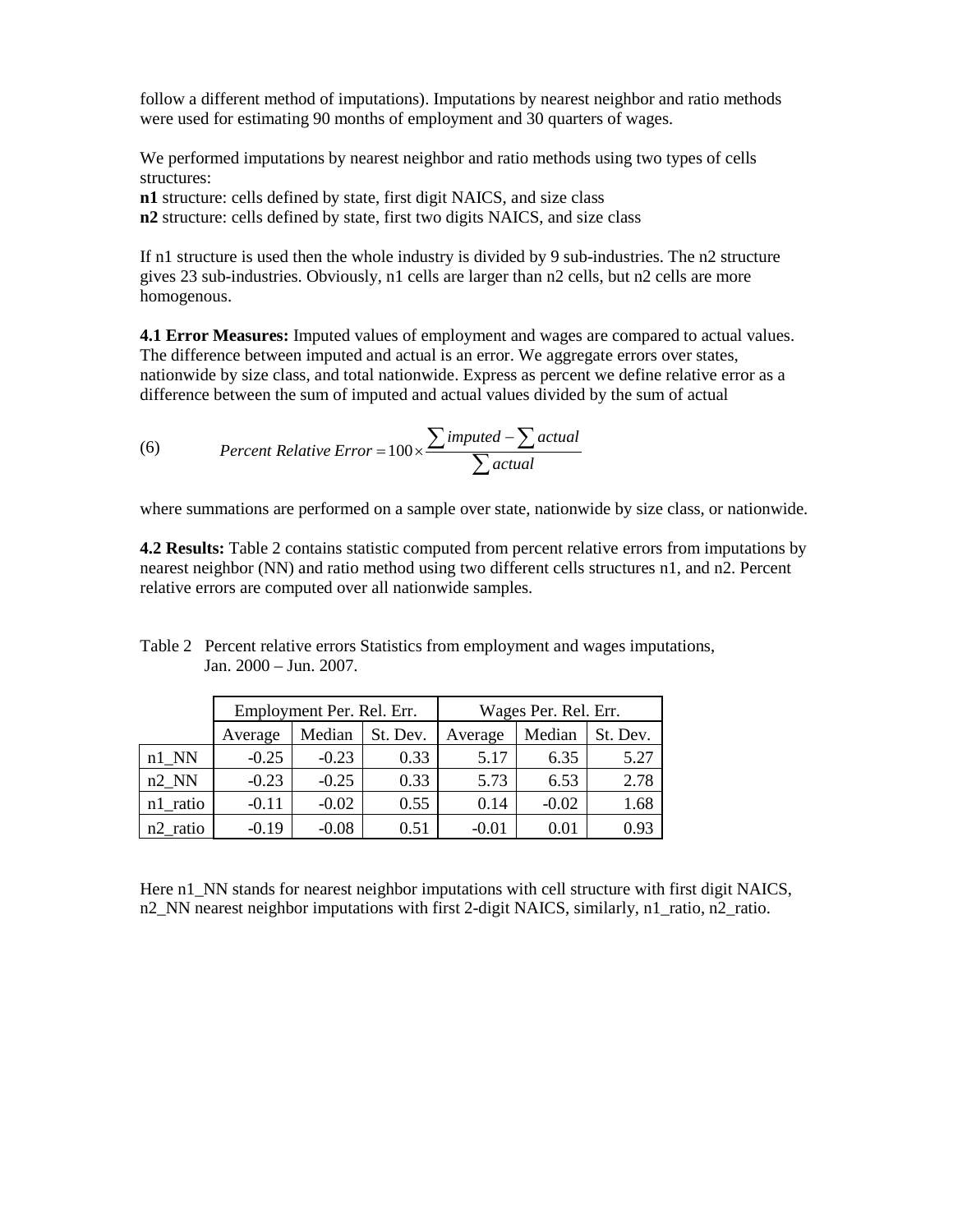## **5. Determining cut off values for influential observations**

Looking at the data in Table 1, one might well ask how were these cutoffs points determined. Defining a reasonable set of cut off values for detection of influential observation is very important for the accuracy of the ratio method imputation. Different cut off values generally, produce varying accuracy of imputations for both employment and wage data. We provide a short outline of the research conducted for deriving criteria to deem an establishment as an influential observation. For finding cut off values we used only ratio method. The nearest neighbor method when applied with the same cut off values produced similar improvement in accuracy. The derivation consisted of about 400 simulations with random samples using different cut off criterion for influential observations. We tested all 4 quarters of data in the years 2001-2006. We looked for criteria that would give us a consistently low relative error of 1% or less at the national size class levels while limiting the number of influential observations to be less than 1.5% for all 7 years of data.

Initially, we assumed all cut-off values of 50. We began the simulation by: 1) selecting a random sample from the set of reported positive establishments that mimics the distribution of actual nonrespondents; 2) computing the three employment ratios and the wage ratio for the current quarter of data at the State / 1-digit NAICS / Size Class cell level based on all non-sampled establishments excluding influential observations (i.e., ratios greater than 50); 3) applying these computed cell ratios to impute employment and wages for the random sample of establishments; 4) computing errors by subtracting the actual values from the imputed values for each establishment in the random sample; 5) summing individual errors to the State /1-digit NAICS / Size Class, and National / 1-digit NAICS / Size Class; 6) comparing the relative errors at the National / Size Class levels against the predefined criteria of 1%; and 7) comparing the number of influential observations against the predefined criteria of 1.5%.

. The cut-off values are derived at the national/size class level. The results showed the relative errors on wages differ significantly from size class to size class. These cut off values for imputation in the first quarter of 2005 resulted in the percent relative errors detailed in the table below:

|                  |         |                    |        |         | %influential |
|------------------|---------|--------------------|--------|---------|--------------|
| class size       | month1  | month <sub>2</sub> | month3 | wages   | observations |
| $(1) 1 - 4$      | 5.00    | 5.29               | 4.22   | 6.24    | 0.08         |
| $(2) 5 - 9$      | 2.00    | 2.14               | 1.51   | $-0.57$ | 0.02         |
| $10 - 19$<br>3)  | 1.08    | 1.24               | 1.02   | 0.65    | 0.01         |
| $20 - 49$<br>(4) | 0.31    | 0.43               | 0.23   | 0.65    | 0.01         |
| $(5)$ 50 - 99    | $-0.06$ | 0.06               | 0.01   | 0.11    | 0.01         |
| (6)<br>$100+$    | 0.34    | 0.27               | 0.51   | 0.62    | 0.01         |
| All Sample       | 1.34    | 1.44               | 1.21   | 1.32    | 0.05         |

Table 3. Results of imputations with cut off value for influential observations equal to 50 for both employment and wages. Imputations performed into the first quarter of 2005.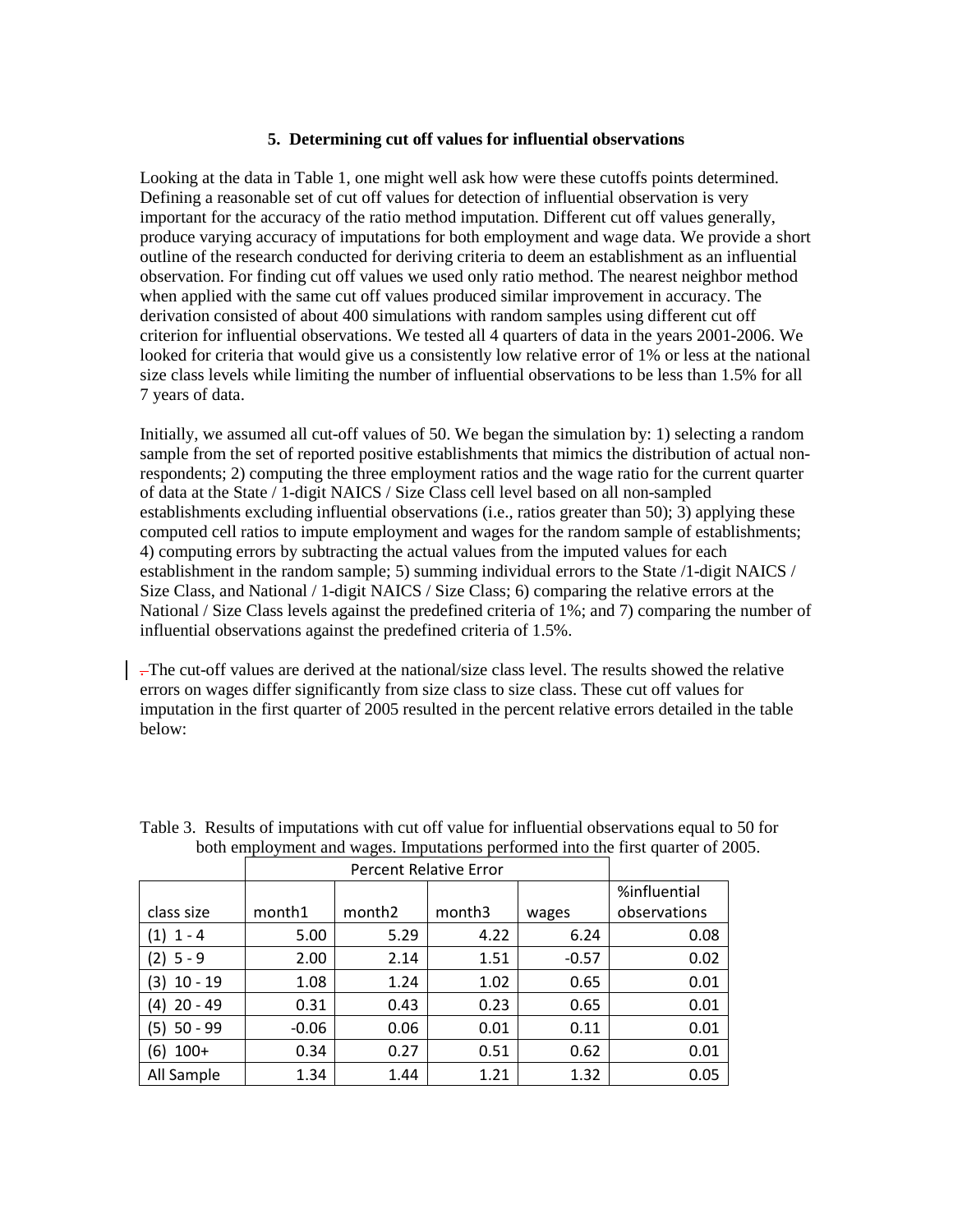The very high cut off value of 50 resulted in extremely small percentages of influential observations being removed - only 0.05% - and that is a very desirable outcome. However, we rejected this cut off value because of the following reasons:

1) Relative errors for employment for size classes 1, 2, 3 exceeded the pre-defined criteria and for wages for size class 1.

2) There was a significant bias in estimation. Almost all positive percent relative errors show overestimation.

These problems were persistent for all other quarters. Therefore, we rejected these cut off values for imputation. Using cut off values larger than 50 might even worsen the above listed problems. In particular, not removing any influential observations at all is likely to give worse results.

As a next example, we assume all cut off values to be very small, equal to 2, (i.e. every establishment which increased employment or wages 2 times is an influential observation). Imputing with all cut off values equal to 2 resulted in the percent relative errors as shown in the following table.

|                  |         |                    |         |         | % influential |
|------------------|---------|--------------------|---------|---------|---------------|
| class size       | month1  | month <sub>2</sub> | month3  | wages   | observations  |
| (1) 1 - 4        | $-0.17$ | $-1.38$            | $-3.80$ | $-3.83$ | 12.11         |
| $(2) 5 - 9$      | 1.06    | 0.69               | $-0.52$ | -4.98   | 3.56          |
| $10 - 19$<br>(3) | 0.53    | 0.35               | $-0.24$ | $-3.13$ | 2.63          |
| $20 - 49$<br>(4) | $-0.16$ | $-0.23$            | $-0.65$ | $-3.64$ | 1.94          |
| $50 - 99$<br>(5) | $-0.36$ | $-0.44$            | $-0.63$ | $-4.03$ | 1.68          |
| (6) 100+         | 0.10    | $-0.07$            | 0.03    | $-2.97$ | 1.62          |
| All Sample       | 0.13    | $-0.22$            | $-0.89$ | $-3.53$ | 7.14          |

Table 4. Results of imputations with cut off value for influential observations equal to 2 for both employment and wages. Imputations performed into the first quarter of 2005.

We rejected these cut off values for the following reasons:

1) Too many establishments were removed as influential observations, particularly in size class 1.

2) The percentage relative errors were very large for wages and showing a strong downward bias.

The described problems were persistent in all other quarters. We repeated these types of simulations about 400 times working with different quarters of data. Thus, between a few unacceptable extremes there existed a point at which the cut off values give both acceptable level of accuracy and an acceptable percentage of removed influential observations. We determined that point empirically and arrived at the values presented in the Table 1. These values most consistently provided acceptable levels of percent relative errors and percentage of observations classified as influential.